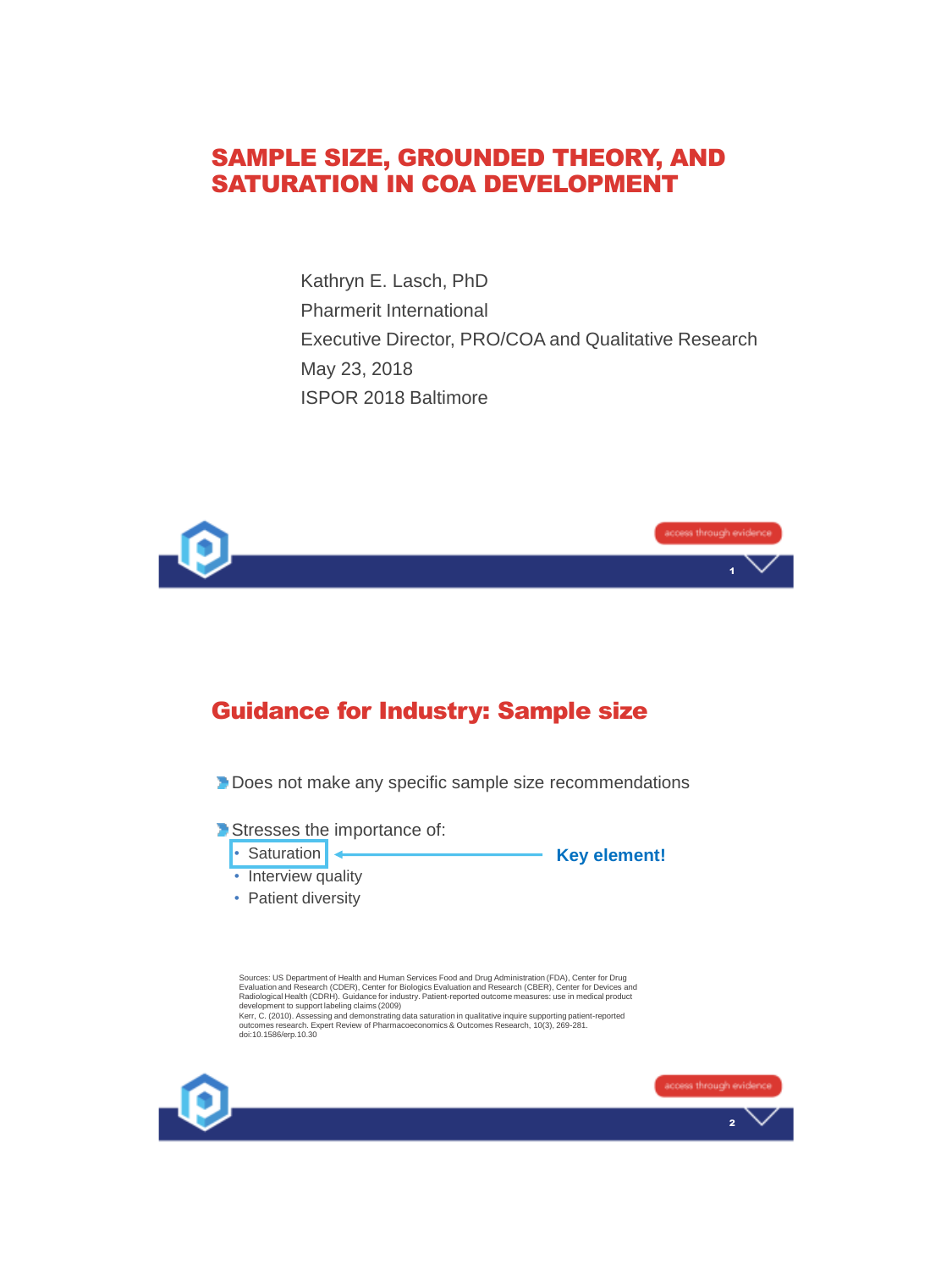# Saturation in PROs

- **What is it?**
- **Why is it necessary to achieve it?**
- **When do you start thinking about it?**
- How do researchers know when they achieve it?
- How do we present findings to indicate that saturation has been achieved



### When To Start Thinking About Saturation

**When you formulate your research question** 

#### **When you select your sample?**

- **Homogeneous? Heterogeneous?**
- When you develop your discussion guide?
- When you iteratively develop a coding scheme (what do the codes mean?; when are codes reflecting distinct concepts?)
- When you conduct data analysis and if necessary, further data collection
	- Need to also search for disconfirming evidence and assure maximum variation – negative case

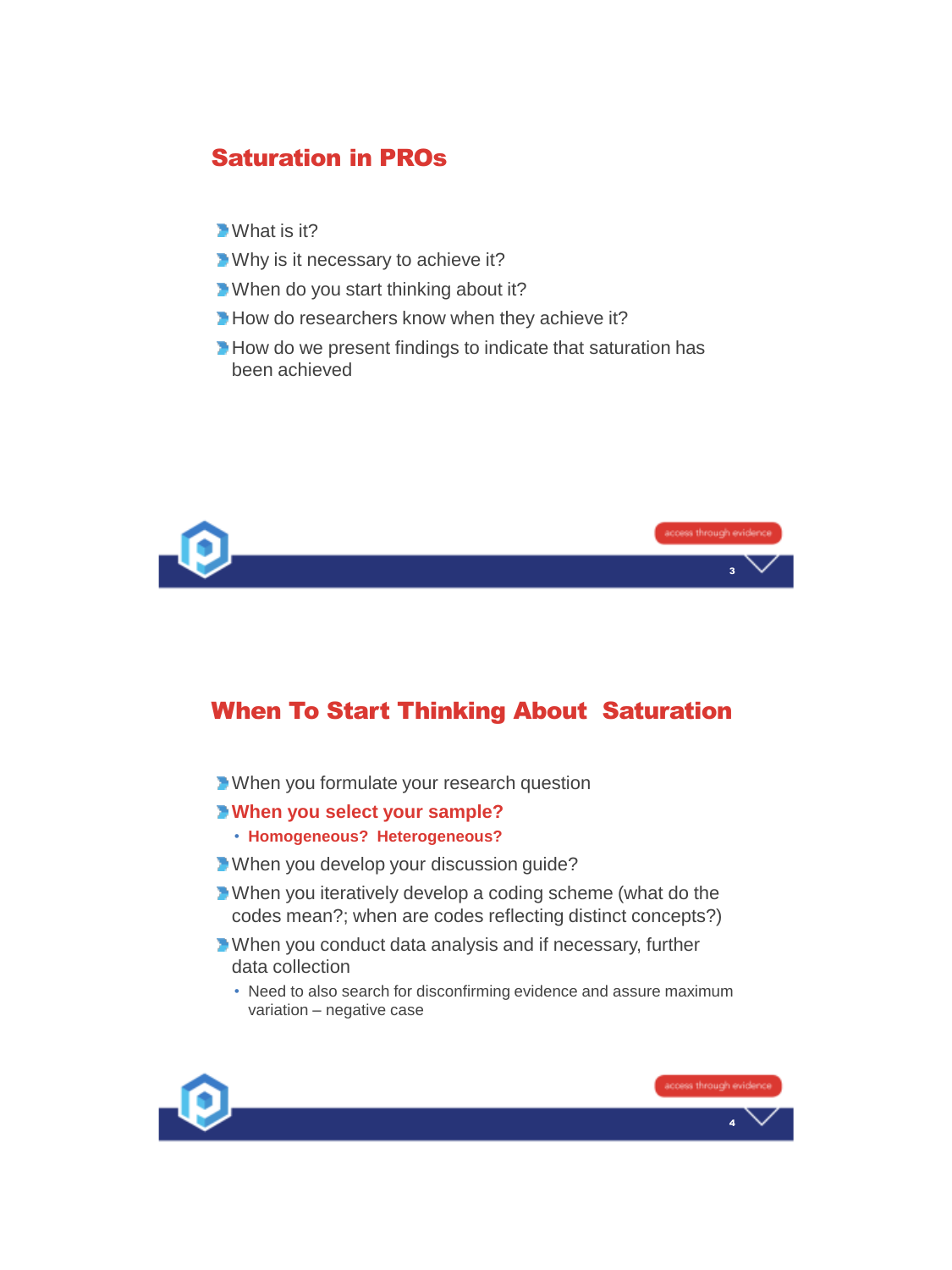# Developing a PRO instrument: Data collection and analysis



# Phenomenological Theoretical Framework

- Accessing a concept through the eyes of a person experiencing the concept
	- Not constrained by preconceived theories
	- Not taken from an instrument
	- Open-ended questions
		- "What is it like for you to have diabetes?"

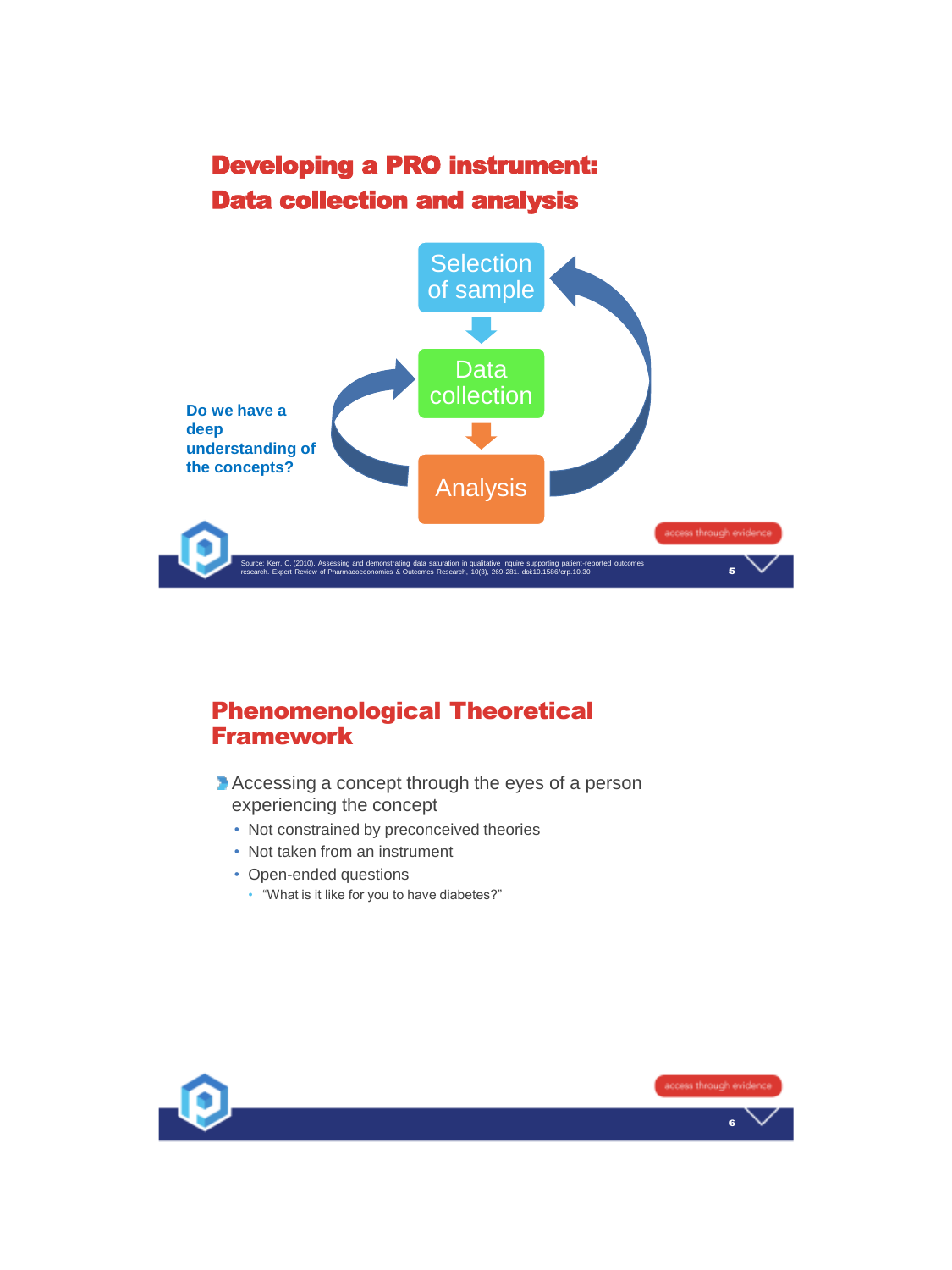## Grounded Theory Methods

- Set of data collection and analysis methods whereby the meaning of a concept is discovered in the words and actions of participants from the ground up – not from application of a priori theory or concepts
- **Application to COA: Help investigators develop a conceptual** framework that can be used to design a questionnaire and/or quantitatively test a PRO instrument (reliability, psychometric properties, responsive)

7

- Inductive rather than deductive reasoning
- **Simultaneous and iterative data collection and analysis**
- **Reliability through multiple coders and harmonization**
- Achievement of **saturation**



### What is Saturation?

- **D** Limited research
- **D** Originates in Grounded Theory
	- Methodological and analytical approach to qualitative research
	- Theory evolves during actual research, and it does this through **continuous interplay between analysis and data collection**
	- Iterative process of sampling, data collection, and analysis

**When have you reached saturation?** 

- Concepts cannot be further specified with additional analysis or new data collection
- No new codes
- Saturation table

| Sources: Kerr, C. (2010). Assessing and demonstrating data saturation in qualitative inquire supporting patient-<br>reported outcomes research. Expert Review of Pharmacoeconomics & Outcomes Research, 10(3), 269-281.<br>doi:10.1586/erp.10.30<br>Strauss A, Corbin J. Grounded theory methodology: an overview. In: Handbook of Qualitative Research. Denzin<br>N, Lincoln Y (Eds). SAGE Publications Ltd, CA, USA 273-285 (1994).<br>Lasch, K. E., Marquis, P., Vigneux, M., Abetz, L., Arnould, B., & Bayliss, M. (2010). PRO development: Rigorous<br>qualitative research as the crucial foundation. Quality of Life Research, 19(8), 1087-1096, doi:10,1007/s11136-<br>010-9677-6 | access through evidence |
|-------------------------------------------------------------------------------------------------------------------------------------------------------------------------------------------------------------------------------------------------------------------------------------------------------------------------------------------------------------------------------------------------------------------------------------------------------------------------------------------------------------------------------------------------------------------------------------------------------------------------------------------------------------------------------------------|-------------------------|
|                                                                                                                                                                                                                                                                                                                                                                                                                                                                                                                                                                                                                                                                                           |                         |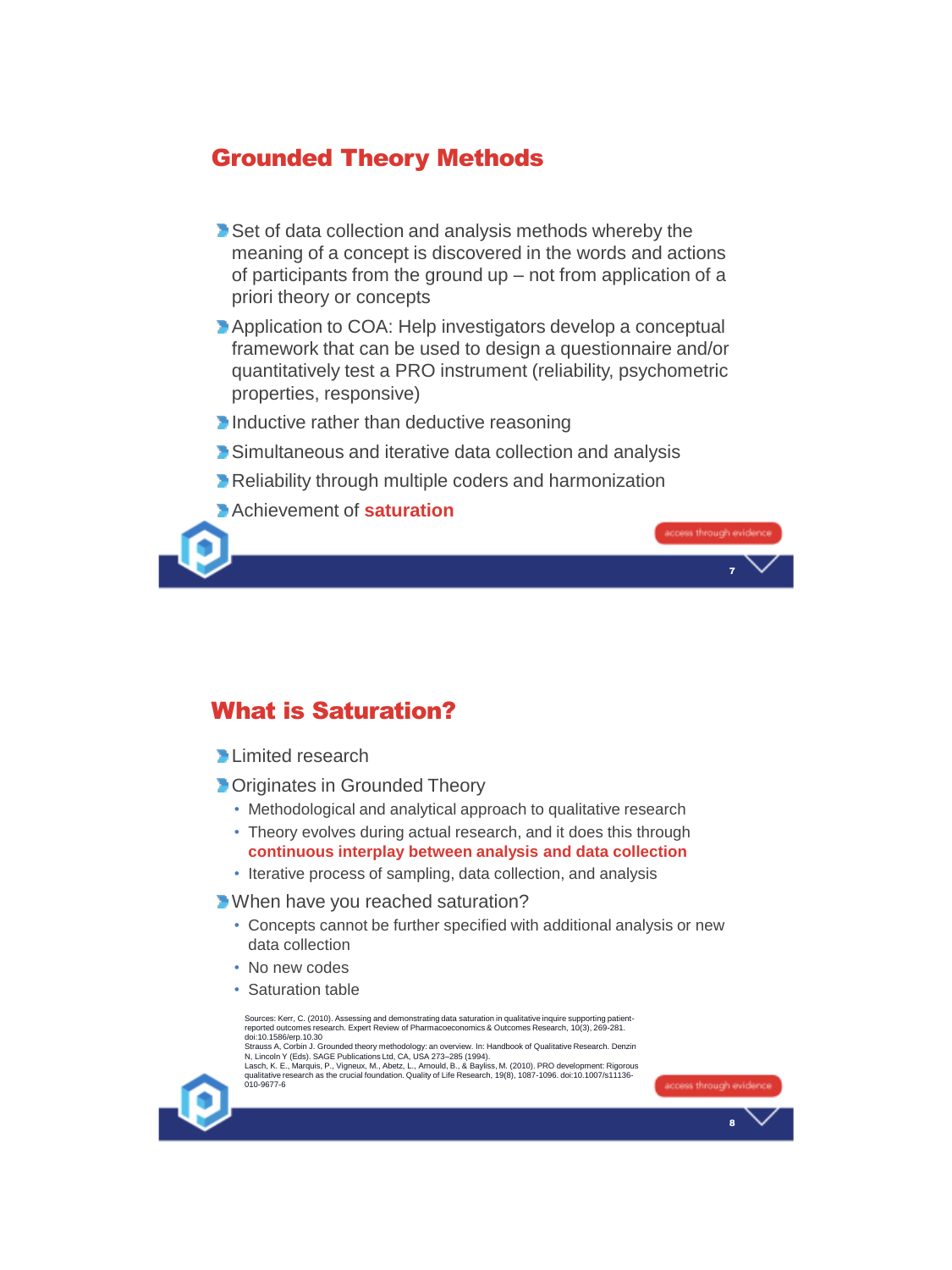# Looking for the Essence in Concepts: An Analogy

Through **rigorous, detailed, documented, and transparent** work Rosalind Franklin, a British biophysicist, identified **the essence** of the DNA molecule with an X-ray diffraction photograph 1953.



The DNA story involved describing the essence of the molecule, mixing methods to describe and test its structure, and multidisciplinary effort.



10



# Developing a PRO: Study Design

**Criteria for sample diversity** 

- Diversity of patients with different characteristics to cover breadth of context
- Variations in disease severity
- Epidemiology of disease (rare/common, subtypes based on genetic factors) and subtypes based on prior and/or future treatments (first line, second line chemotherapy, stem cell transplant (eligible, not eligible)
- Representative of the population of interest (age, ethnicity, gender
- **Types of Coding** 
	- Open (examining, comparing conceptualizing, categorizing data)
	- Axial (reassembling data into groupings based on relationships and patterns within and among the categories identified)
	- Selective (identifying and describing the central phenomenon or core category)scoess through evider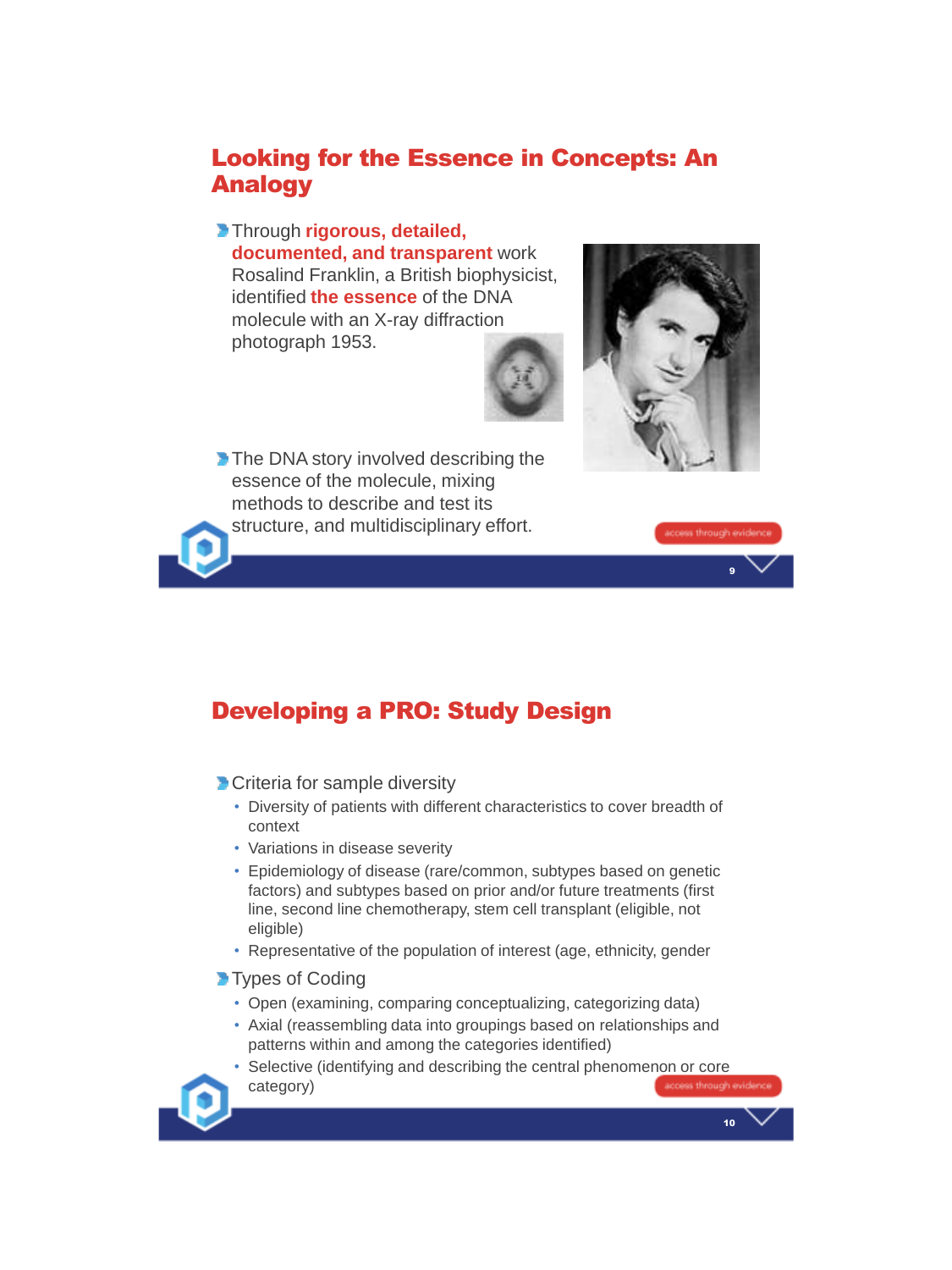# Providing Evidence of Saturation

| <b>Dimension</b>    | Concept            | 1 vs. 2 | $1 - 2$ vs. 3 | $1-3$ vs. $4$ | <b>Total</b>   | <b>Saturation</b> |
|---------------------|--------------------|---------|---------------|---------------|----------------|-------------------|
|                     | Bloating           | 1 vs. 1 | 2 vs. 1       | 3 vs. 1       | 4              |                   |
|                     | Distension         | 0 vs. 1 | $1$ vs. $0$   | 1 vs. 1       | $\mathfrak{p}$ | Merged, yes       |
| Other<br>Discomfort | Tightness          | 0 vs. 1 | 1 vs. 1       | 2 vs. 1       | 3              |                   |
|                     | Heavy              | 0 vs. 1 | 1 vs. 1       | 2 vs. 1       | 3              | Merged, yes       |
|                     | <b>Fullness</b>    | 1 vs. 1 | 2 vs. 1       | 3 vs. 1       | 4              |                   |
|                     | Itching            | 1 vs. 0 | 1 vs. 0       | 1 vs. 0       |                | <b>No</b>         |
|                     | Abdominal pressure | 1 vs. 1 | $2$ vs. $0$   | 2 vs. 1       | 3              | Yes               |

Merged concepts= As you develop a deeper understanding of the patient experience, codes/concepts that have the same meaning to patients may be merged

11 Source: Kerr, C. (2010). Assessing and demonstrating data saturation in qualitative inquire supporting patient-reported outcomes research.<br>Expert Review of Pharmacoeconomics & Outcomes Research, 10(3), 269-281. doi:10.1586

#### Hypothetical Saturation of IBS (first 2 focus groups)

| Rectal pain                                | <b>Bloating</b>            |                                                           |  |  |  |  |
|--------------------------------------------|----------------------------|-----------------------------------------------------------|--|--|--|--|
| <b>Distension</b><br>Incomplete evacuation | Fullness<br>Abdominal pain | <b>Flatulence</b><br>Cramping<br>Frequent bowel movements |  |  |  |  |
| <b>Rectal bleeding</b>                     |                            |                                                           |  |  |  |  |

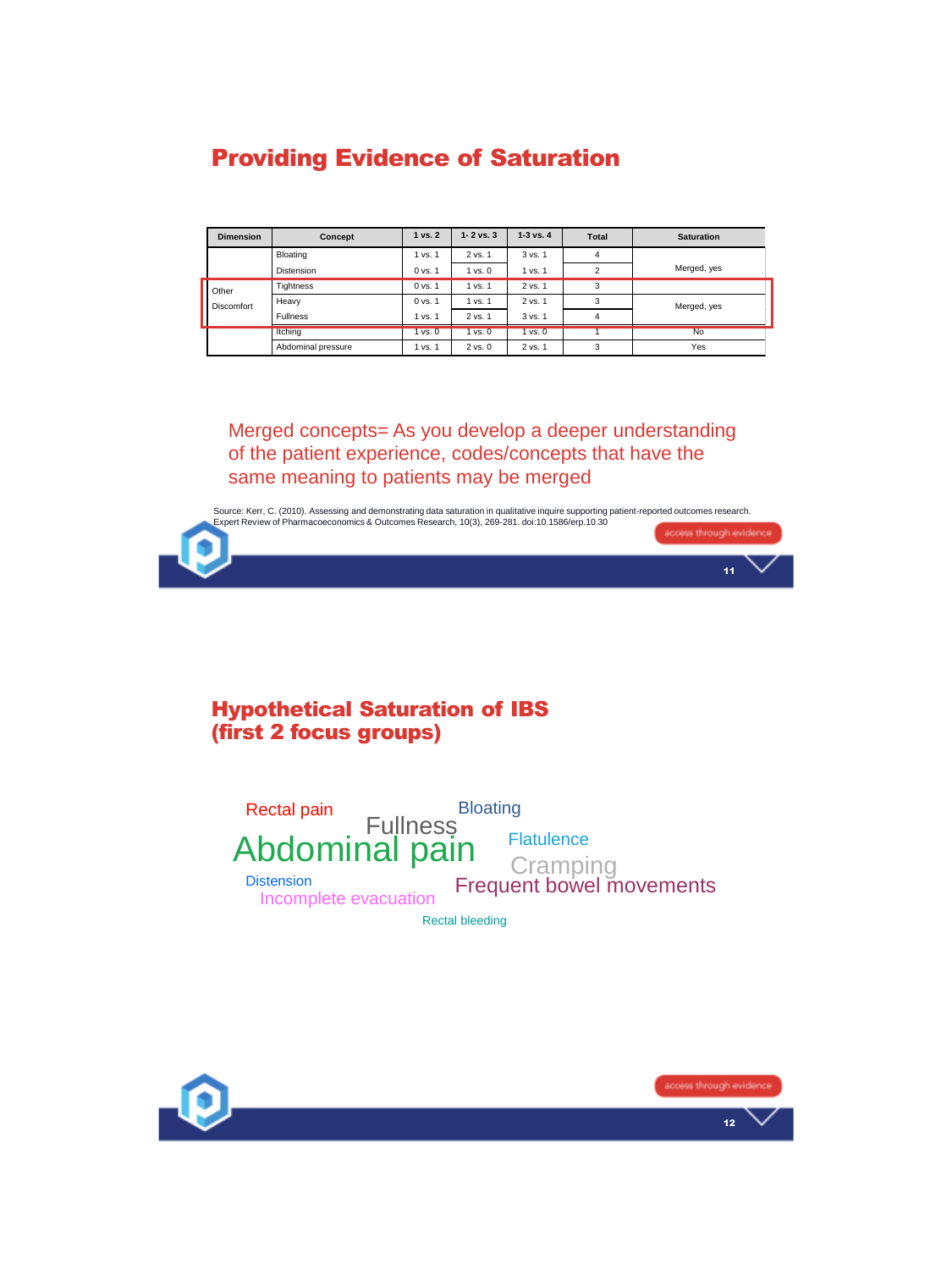#### Hypothetical Saturation of IBS (first 4 focus groups)



13

#### Hypothetical Saturation of IBS (first 6 focus groups)



Rectal bleeding